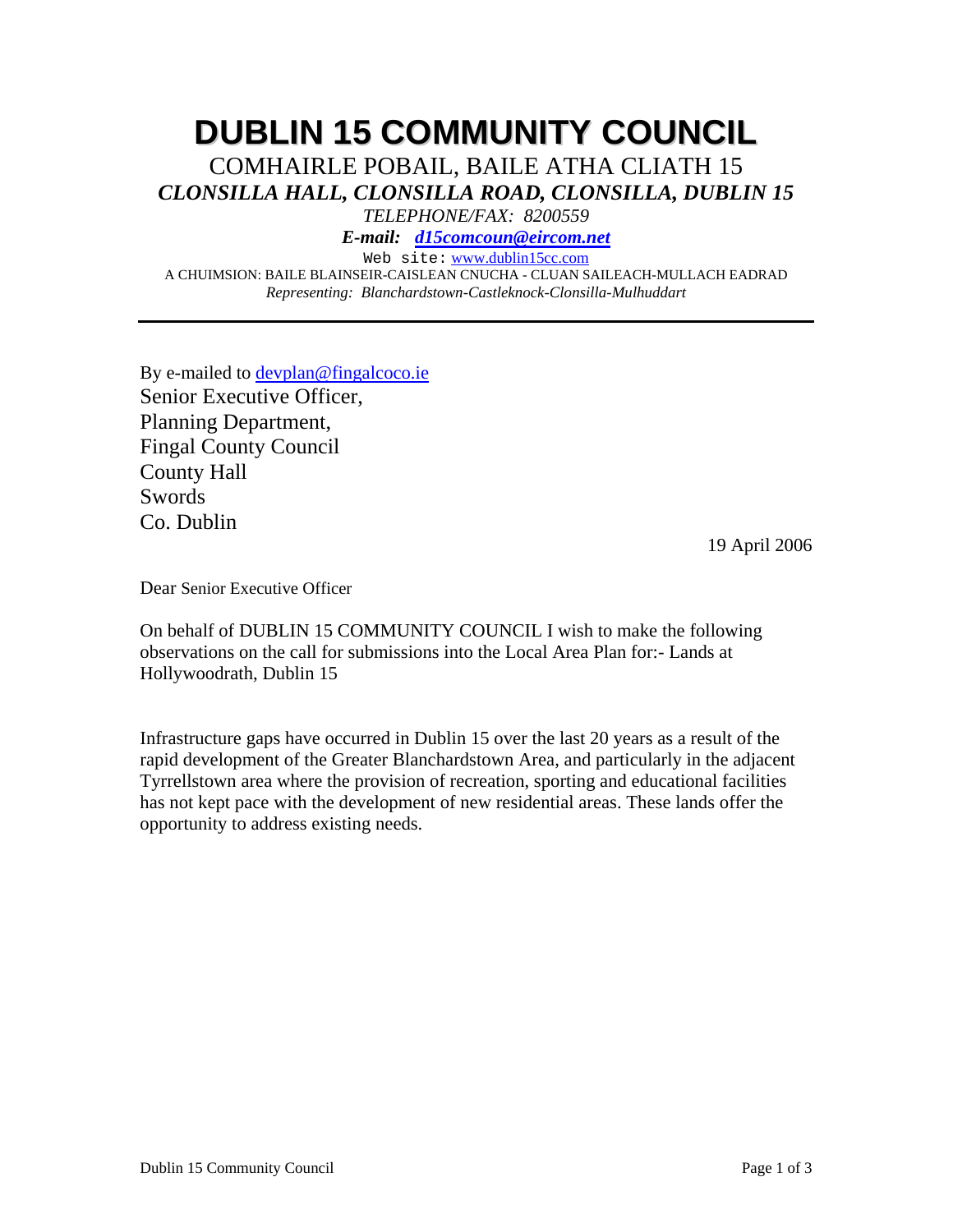# **1.0 General planning issue**

The lands comprise approximately **30.17 hectares (74.55 acres)** and are zoned RS1:

"*To provide for new residential communities in accordance with approved Local Area Plans and subject to the provision of the necessary social and physical infrastructure"* 

and include the Local Objective 251:

#### *"To provide for a density of 5 houses per acre (12 per hectare)."*

- We are concerned that the specific objective of a density of 5 houses per acre if applied uniformly across the area will not stand up to a objection to An Bord Pleanála. Experience has shown that the Bord will grant permission for higher densities than the development plan objective for the area citing the residential densities guidelines as government policy overriding the development plan objectives.
- In order to achieve development of a density of 5 houses per acre, the site will need to identify public open spaces and buffer zones with residentially zoned lands in the 14 – 20 houses per acre as per the residential densities guidelines for outer suburban areas.
- As the council is aware, it has proved extremely difficult to secure class 1 public open space for the Tyrellstown developments, with the council accepting a significant cash contribution in lieu of class 1 public open space. We believe the Hollywoodrath Local Area Plan provides the opportunity to address this major gap in facilities for the residents of the adjacent Tyrellstown and Hollywoodrath areas.

## **2.0 Sporting infrastructure deficit in Dublin 15 area.**

### **2.1 Lack of facilities in the Dublin 15 area**

We would like to drawn attention to The Fingal Sports Strategy 2003-2007 published by the Fingal Sports Partnership (Fingal County Council, the County Dublin VEC and the Campus Stadium Ireland).

The report states (page 10):

*"The largest single issue highlighted by sports clubs across Fingal was the access to, availability of, or the complete lack of facilities available to them to provide for their sport. The range of difficulties relating to facilities and grounds varied from security and safety of premises to lack of changing facilities or parking to unavailability of the desired facilities at appropriate times.* 

*The situation relating to facilities is outlined in greater detail by the Collier & Broderick study. In some parts of the county there are proportionately less facilities per capita (this will be exacerbated by projected population growth) than in older longer established communities. This is the case in many parts of Dublin 15. While particular attention needs to be directed at these areas there are also needs in all of the areas across the county. The Collier & Broderick (p.21, 2002) study illustrates that 3 areas*